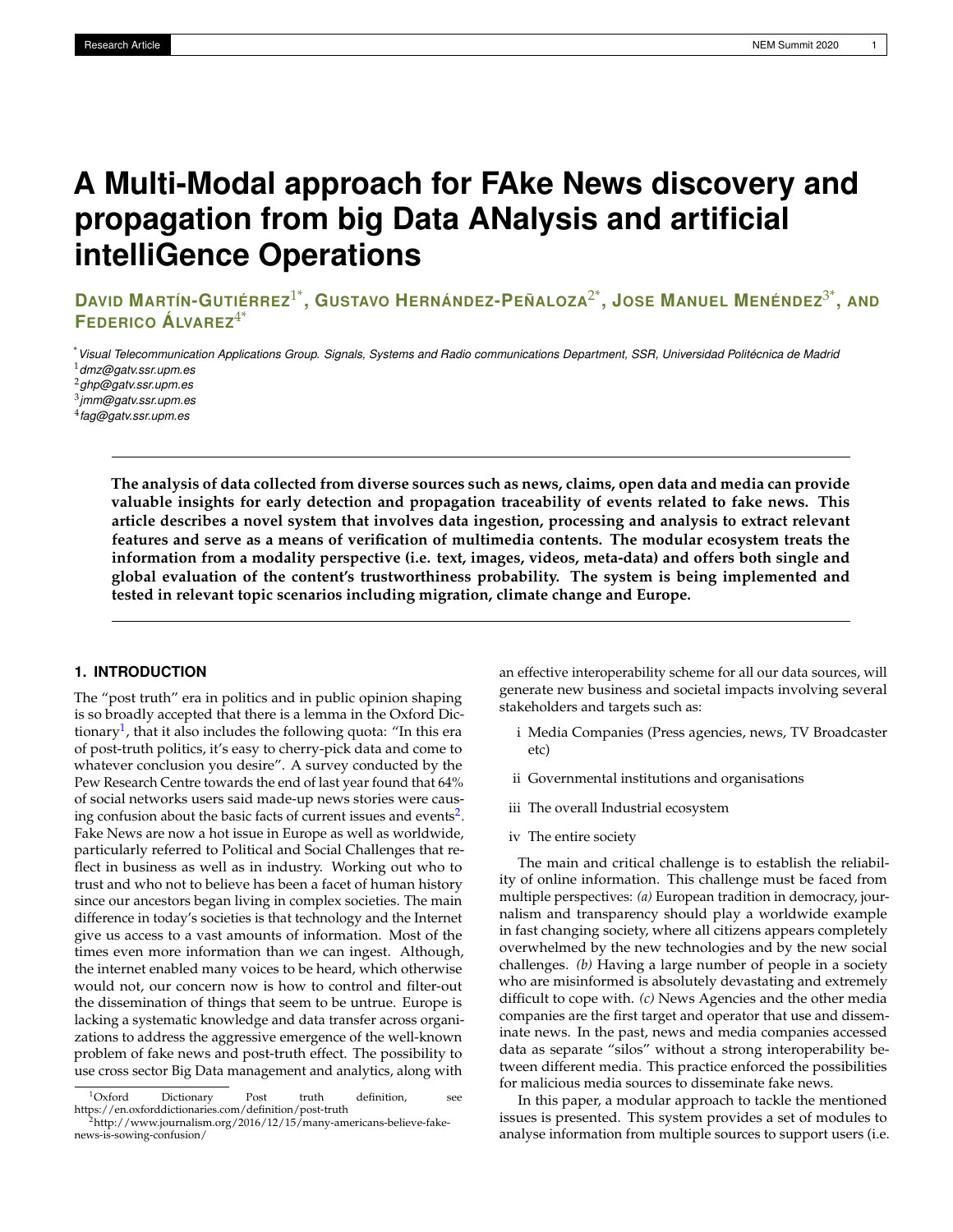journalists) in the verification process. These modules rely on the use Artificial Intelligence (AI) methods to detect trustworthiness or manipulation indicators. In this paper, the overall architecture, data model and work-flow are described.

## **2. SYSTEM ARCHITECTURE OVERVIEW**

The proposed approach is based on three main modalities: text, multimedia content such as videos and images and finally, metadata content. More specifically, depending on the modality, one or more micro-services were developed to extract relevant features that may lead to promote the detection of fake news. Thus, the following services are considered:

- i A Text Analysis service based on Natural Language Processing by considering the article body.
- ii A Topic Extraction service based on Named Entity Recognition (NER) techniques by analysing the article body.
- iii A Multimedia analysis service based on image and video analysis.
- iv A Source-credibility service based on graph analytics techniques.

In addition, two micro-services were implemented as well to both collect and pre-process the information from the different data silos. These services have a crucial role in the process since the data is totally unstructured depending on the different data silos and therefore, it needs to be mapped into a unique data model to be used by the rest of the analysers.

Moreover, an efficient procedure for ingesting large volumes of articles is required to retrieve the information needed for each of the aforementioned services. To do so, Big Data tools such as Elasticsearch, Kafka or Apache Nifi were considered when building the final architecture. Figure [1](#page-1-0) represents the Big Data architecture proposed by FANDANGO to assess both Fake News detection and content manipulation. More specifically, FANDANGO has already collected more than 11 million of articles from different countries such as Italy, Spain, Belgium, Greece, United Kingdom and United States.

Furthermore, the ingestion process starts by a Crawling service via Apache Nifi which analyses several websites to extract meaningful information such as the headline, the body, the authors as well as the multimedia content among other features. As Figure [1](#page-1-0) shows, every service produces data into a specific Kafka topic and it consumes data from another. Subsequently, the preprocessing service reads from Kafka the set of crawled documents and it starts both cleaning and organising the information to adequate the input of the different analysers that later on will perform the classification task. More specifically, each of the aforementioned analysers provides the system with a score which indicates the level of trustworthiness regarding the modality.

Finally, a fusion model is employed to obtain a unique score that provides an overall indicator of the level of trustworthiness of the article based on the different modalities considered during the analysis stage.

## **3. MULTIMODAL ANALYSIS FOR FAKE NEWS DETEC-TION**

Once the documents are properly pre-processed, the remaining analyser services access to the specific information according to its modality.

<span id="page-1-0"></span>

**Fig. 1.** General architecture of FANDANGO system.

More specifically, the text analyser service gets the content body of the document, analyses it via advanced Natural Language Processing (NLP) procedures and provides the system with a score of trustworthiness regarding the article content. Furthermore, the topic extractor service performs a NER procedure [\[1\]](#page-2-0) to retrieve the main topics of the document using its content as well. Regarding the scores, both text and topic analysers compute the trustworthiness indicator for the article content itself.

On the other hand, the multimedia analyser service retrieves the set of images and videos associated to the document and attempts to detect manipulations in the content using powerful neural networks such as DeepFake [\[2,](#page-2-1) [3\]](#page-2-2). Thus, the score of this service is related to the multimedia content of the document.

The remaining source-credibility service collects the information related to publishers, authors, articles and topics and generates a graph to connect the different entities involved in the process. In particular, this service provides a trustworthiness indicator for both publisher and authors by computing a set of centrality methods [\[4\]](#page-2-3) to measure the impact of each node in the network together with a set of metrics based on the connection of the nodes to indicate the polarity of the impact (level of trustworthiness).

Finally, considering the set of scores for each service, a multimodal model based on advanced neural networks is employed to fuse all the indicators and thus, to provide journalists and press agencies with an overall metric of how reliable a certain article is according to all the components that are involved in its creation.

## **4. FANDANGO USER INTERFACE**

As a breakthrough of the system, a User Interface has been developed in order to encourage media professionals such as journalists to use FANDANGO as a potential tool to verify news using the different services that were described above. Moreover, the interface allows end-users to navigate throughout the different services and review the features that each particular service has used to perform the decision of its score. By doing so, end-users may analysed the performance of the AI modules and thus, their confidence and commitment in using the platform to